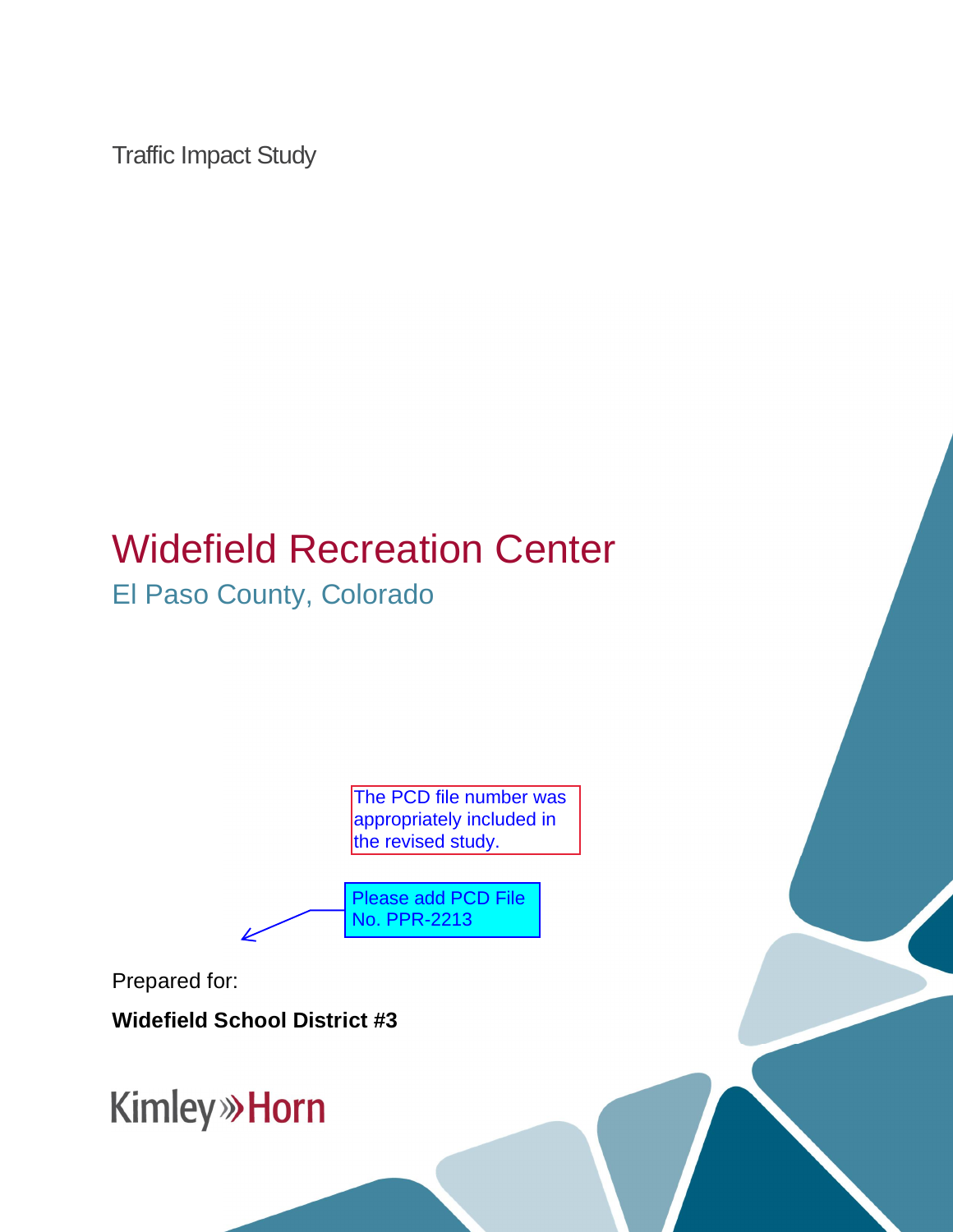**Traffic Engineer's Statement** 

The attached traffic report and supporting information were prepared under my responsible charge and they comport with the standard of care. So far as is consistent with the standard of care, said report was prepared in general conformance with the criteria established by the County for traffic reports.

ren R Hanck

Jeffrey R. Planck, P.E., PE #53006

February 11, 2022 Date

Developer's Statement

I, the Developer, have read and will comply with all commitments made on my behalf within this report.

Mr. Dave Gish Widefield School District #3 1820 Main Street Colorado Springs, CO 80911

 $11/2022$ 

# **Widefield Recreation Center**

El Paso County, Colorado

Prepared for **Widefield School District #3** 1820 Main Street Colorado Springs, Colorado 80911

Prepared by Kimley-Horn and Associates, Inc. 4582 South Ulster Street **Suite 1500** Denver, Colorado 80237 (303) 228-2300



February 2022

This document, together with the concepts and designs presented herein, as an instrument of service, is intended only for the specific purpose and client for which it was prepared. Reuse of and improper reliance on this document without written authorization and adaptation by Kimley-Horn and Associates, Inc. shall be without liability to Kimley-Horn and Associates, Inc.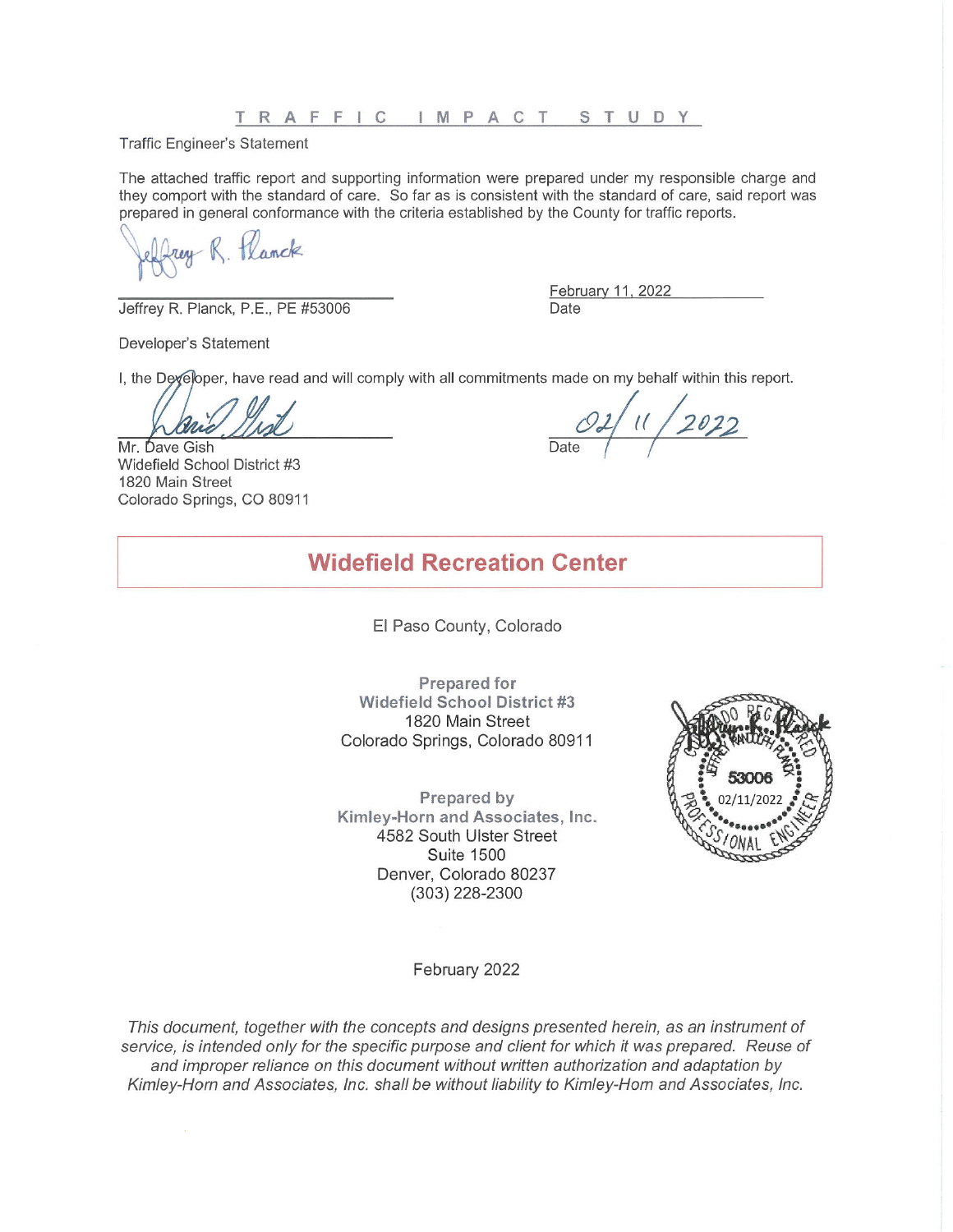The intersections studied in this report are listed in the Executive Summary and the Introduction. The following shows the reasoning the major intersections around the project were not included based on the project contributing less than a 30% increase in traffic volumes.

#### Crawford/Grinnell:

Assaming an project name havening to and normalle seaming or vitalent entert at measurement to ase the intersection or entirely and Grinnell (which is conservative), this project would add 30 trips at this intersection dur increase of 3.1% (30/952) in the morning peak hour and 3.6% (40/1,115) during the afternoon peak hour which is far below the 30% threshold. The volumes at this intersection were based off of 2021 counts from the Crawford Apartments project. Assuming all project traffic traveling to and from the south leg of Widick Street at Modell Drive were to use the intersection of Crawford during the afternoon peak hour. Grinnell Boulevard at the intersection of Crawford Road has 952 vehicles passing through the intersection during the morning peak hour and 1,115 vehicles during the afternoon peak hour. Therefore, project traffic accounts for an

#### Pool, and existing ball fields and tennis courts. Widefield Recreation Center is planning to Wageman/Grinnell:

Widich Street were to use the intersection of Wageman and Grinnell (which is conservative) this project would add 24 trips at this intersection during the morning peak hour and 33 trips during the afternoon peak hour. The intersection of Grinnell Boulevard and intersection during the morning peak hour and 990 vehicles utilizing the north leg during the afternoon peak hour. It was assumed that these volumes would also pass through the intersection of Wageman/Grinnell since there are no other intersections between these two intersections. Therefore provided to the intersection of  $(2.8\%)$  (24/240) is the manifest **3.2 Existing and Future Roadway Networks** Assuming all project traffic traveling to and from the north leg of Widick Street at Modell Drive and the east leg of Modell Drive at Crawford Road, which is directly to the south of the intersection of Wageman/Grinnell, has 840 vehicles utilizing the north leg of the intersections. Therefore project traffic accounts for an increase of 2.9% (24/840) in the morning peak hour and 3.3% (33/990) during the afternoon peak hour which is far below the 30% threshold. The volumes at this intersection were based off of 2021 counts from the Crawford Apartments project.

### Crawford/Security:

 $\mathrm{ity:}$ two-lane roadways. Modell Drive extends eastbound and westbound and provides one through conservative) this project would add 30 trips at this intersection during the morning peak hour and 40 trips during the afternoon peak hour. If this traffic were to increase existing traffic volume by 30% or more there would need to be less than 100 morning peak hour believed this intersection currently exceeds 100 morning peak hour trips and 133 afternoon peak hour trips. Therefore, evaluation of this intersection is not believed to be necessary. Assuming all project traffic traveling southbound along Widick Street were to use the intersection of Crawford and Security (which is trips and 133 afternoon peak hour trips at this intersection. Since Security Boulevard is a collector roadway for this neighborhood it is

### Norman/Main:

Assuming all project traffic traveling along Hackberry Drive were to use the intersection of Norman and Main (which is conservative) this project would add 48 trips at this intersection during the morning peak hour and 64 trips during the afternoon peak hour. If this traffic were to increase existing traffic volume by 30% or more there would need to be less than 160 morning peak hour trips and 213 afternoon peak hour trips at this intersection. Since Main Street is a collector roadway for this neighborhood that already warrants signalization, it is believed this intersection currently exceeds 160 morning peak hour trips and 213 afternoon peak hour trips. Therefore, evaluation of this intersection is not believed to be necessary.

Pedestrian routes to and from the project site to the schools were added in the revised study.

Per ECM B.2.3.B please clearly state the study area that was analyzed in the report. Include additional intersections where project will contribute 30% increase in volume. Also include pedestrian routes within the vicinity of the project since a high school is adjacent to the site.

> Please include a narrative for roads in the vicinity as well as their classification, MTCP build out, and any improvements planned in the near future.

Kimleyaccess roadways in the vicinity of the site. All studied roadways for the proposed project are classified as local roadways based on the ADT and ECM. This is stated in the revised study. The MTCP shows no improvements for the studied roadways. Brief descriptions and classifications have been provided for the regional